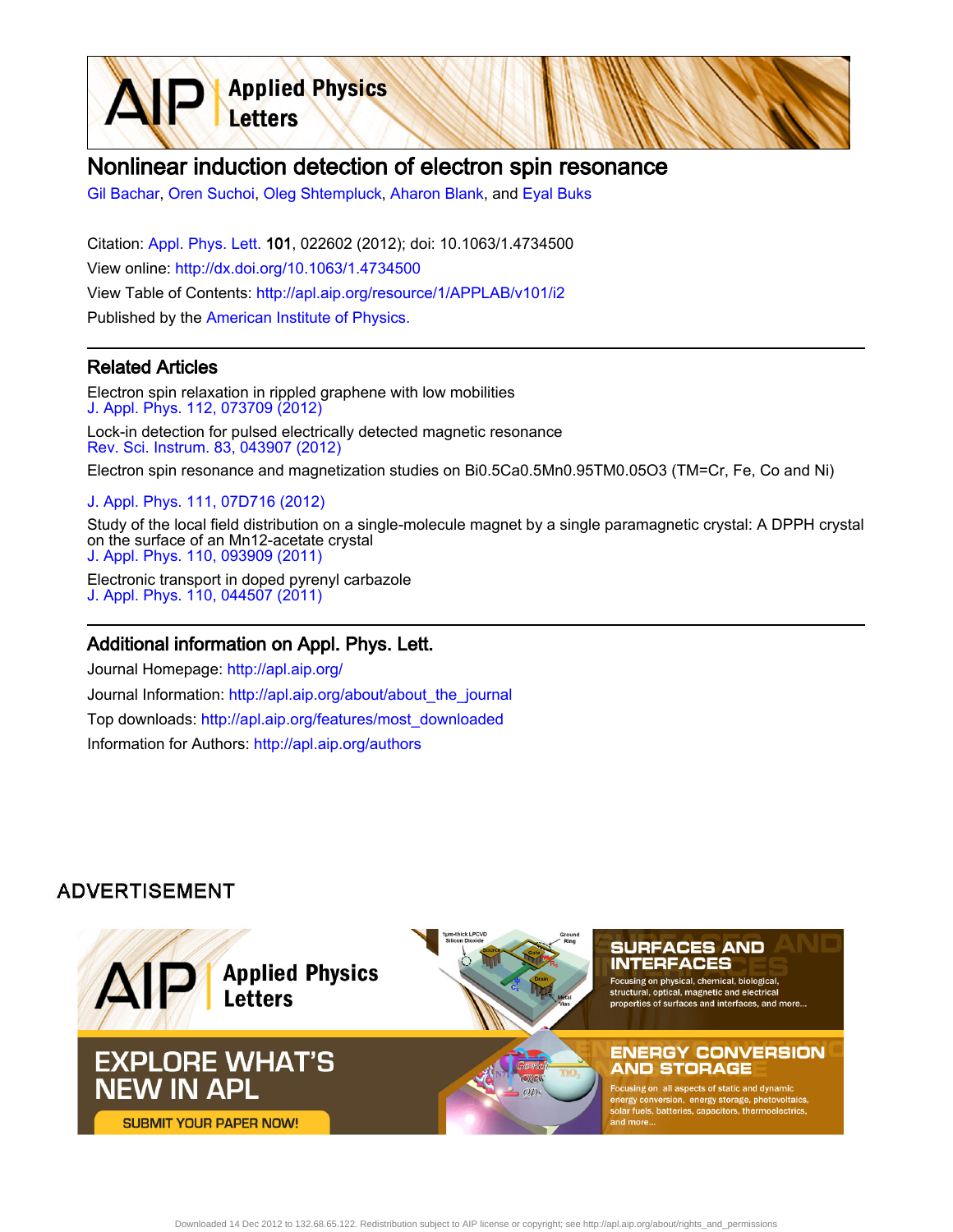# [Nonlinear induction detection of electron spin resonance](http://dx.doi.org/10.1063/1.4734500)

Gil Bachar,<sup>1,a)</sup> Oren Suchoi,<sup>1</sup> Oleg Shtempluck,<sup>1</sup> Aharon Blank,<sup>2</sup> and Eyal Buks<sup>1</sup><br><sup>1</sup>Department of Electrical Engineering, Technion, Haifa 32000, Israel <sup>2</sup>Schulich Faculty of Chemistry, Technion, Haifa 32000, Israel

(Received 19 April 2012; accepted 21 June 2012; published online 12 July 2012)

We present an approach to the induction detection of electron spin resonance (ESR) signals exploiting the nonlinear properties of a superconducting resonator. Our experiments employ a yttrium barium copper oxide superconducting stripline microwave (MW) resonator integrated with a microbridge. A strong nonlinear response of the resonator is thermally activated in the microbridge when exceeding a threshold in the injected MW power. The responsivity factor characterizing the ESR-induced change in the system's output signal is about 100 times larger when operating the resonator near the instability threshold, compared to the value obtained in the linear regime of operation. Preliminary experimental results, together with a theoretical model of this phenomenon are presented. Under appropriate conditions, nonlinear induction detection of ESR can potentially improve upon the current capabilities of conventional linear induction detection ESR. © 2012 American Institute of Physics. [[http://dx.doi.org/10.1063/1.4734500\]](http://dx.doi.org/10.1063/1.4734500)

Electron spin resonance (ESR) is a well-known method enabling direct measurements of the electron spin Hamiltonian, with applications ranging from biology to materials science and physics. $1-3$  However, a significant drawback of conventional ESR is its relatively low sensitivity compared with other spectroscopic and analytic techniques, such as fluorescence and mass spectrometry. For example, the world record in electron spin sensitivity stands today at  $\sim 10^6$  spins cord in electron spin sensitivity stands today at  $\sim$ 10 spins<br>per 1 s of acquisition (often denoted as spins/ $\sqrt{Hz}$ ) or slightly more than  $10^4$  spins in a reasonable  $\sim$ 1 h of acquisition, $4$  which is still far from single electron spin sensitivity. This current sensitivity limitation also restricts the available imaging resolution of heterogeneous samples. Thus, while the laws of physics do not set a limit to the spatial resolution of ESR (at least up to the atomic-length scale), in practice, as the image's voxel (volumetric pixel) size decreases, it contains less and less spins and thus quickly runs into the sensitivity limitation wall. For example, the systems in our laboratory, achieved recently a 440 nm resolution, limited mostly by spin sensitivity.<sup>[5](#page-4-0)</sup>

The above-mentioned numbers for sensitivity and resolution refer to ESR systems that employ "induction detection," namely, they make use of Faraday's law for the detection of ESR signals by means of a pick-up coil or a microwave (MW) resonator. Induction detection is the basic principle behind all commercial state-of-the-art ESR systems; it enables the acquisition of high resolution spectroscopic data with complex pulse sequences; facilitates the use of efficient imaging methodologies (meaning that signals are acquired and averaged in a parallel fashion from the entire sample); and features convenient sample handling. While our work is focused on induction detection ESR, other groups have looked into alternative detection methods in an attempt to increase sensitivity and resolution. These include, for example, magnetic resonance force microscopy, $6 \text{ scan}$  $6 \text{ scan}$ ning tunneling microscopy  $ESR$ ,<sup>[7](#page-4-0)</sup> spin-polarized  $STM$ ,<sup>[8](#page-4-0)</sup> electrically detected magnetic resonance,<sup>[9](#page-4-0)</sup> and indirect spin detection via diamond nitrogen-vacancy (NV) centers.<sup>[10](#page-4-0)</sup> While these techniques may improve even more in the future, they have some inherent limitations, resulting in limited applicability.

It is therefore evident that there is still a strong need to greatly improve the sensitivity of induction detection ESR up to the ultimate single spin sensitivity (in a reasonable acquisition time of  $\sim$ 1 h or less), making it a generally applicable method for noninvasive detection and imaging of small numbers of electron spins. Here, we take a step in that direction and show that the sensitivity of induction detection may be enhanced if it is employed in conjunction with a unique class of non linear superconducting resonators. In our scheme, the sample's resonance properties affect the non linear properties of the resonator, thereby resulting in a different approach to the detection of ESR signals. Our initial experimental results demonstrate this approach in practice and are accompanied by a theoretical analysis explaining our observations. The measured responsivity of our resonator is enhanced by a factor of up to 100 when operating the system in the nonlinear regime.

The experimental setup is schematically presented in Fig. [1](#page-2-0). It is composed of a stripline waveguide MW resona-tor,<sup>[11](#page-4-0)</sup> with a characteristic impedance of 50 $\Omega$ . Here, we employed its second mode at 6.1 GHz. The resonator is weakly capacitively coupled to a feedline. In the resonator, a narrow section with a length of 11.5  $\mu$ m and width of 0.3  $\mu$ m is defined. This section is referred hereafter as the "microbridge."

We began the fabrication process with a 0.5-mm-thick sapphire wafer coated with 150 nm of yttrium barium copper oxide (YBCO), and a gold cup layer of 200 nm. Gold contacts and alignment marks were patterned using standard photolithography and wet etching. The waveguide was patterned with electron beam lithography and wet etching. In the final step, the microbridge was patterned using a focused ion beam (FIB) system. $12$ 

The resonator was covered with another 0.5 mm thick a)Electronic mail: gil@tx.technion.ac.il. **Exercise 2** complex and the sapphire wafer. It was then packed in a copper box whose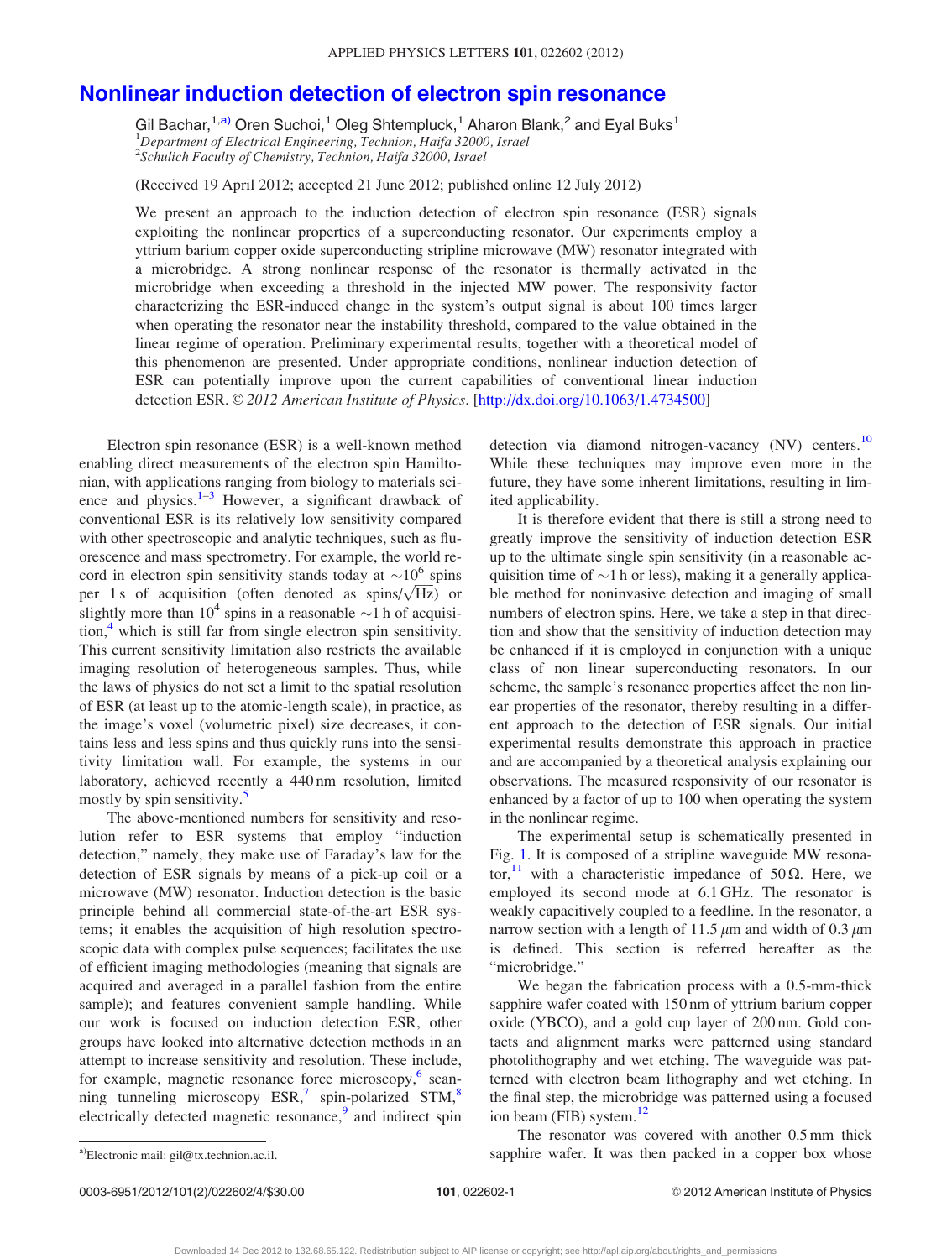<span id="page-2-0"></span>

FIG. 1. Experimental setup for ESR signal measurements. The device is installed in a cryostat where a strong static magnetic field  $B<sub>z</sub>$  is applied. A single coherent tone, with angular frequency  $\omega_P$  and power  $P_P$ , is injected into the feedline. The reflected signal is split and measured by a spectrum analyzer in the frequency domain, and by a LIA. The LIA is tuned to the frequency of the slow magnetic field modulation  $b_z \cos(\omega_{\text{L1A}}t)$  that is applied through a wire. The inset shows an electron micrograph of the microbridge.

inner top and bottom surfaces are covered with niobium to provide superconducting ground planes for the stripline structure. Before installation, a 1-mm-diameter hole was drilled on the top sapphire wafer, just above the microbridge. The hole was then filled with a common stable free radical powder (2,2-Diphenyl-1-picrylhydrazyl (DPPH) from Sigma-Aldrich). In addition, a superconducting wire was placed between the two sapphire wafers, below the hole, and perpendicularly to the stripline. The wire allows applying low-frequency magnetic field modulation to the paramagnetic sample.

The device was fully immersed in liquid helium inside the core of a superconducting coil. The ESR signal was measured in a continuous wave (CW) mode, similar to any conventional ESR system, with the exception that automatic frequency control was not used to track the resonator's resonance frequency. A monochromatic MW signal at a frequency close to the resonance frequency was injected. The reflected signal was measured while the external magnetic field was slowly scanned. In another setup, the resonator  $S_{11}$ reflection coefficient was measured using a network analyzer. The resonator's loaded Q factor was found to be on the order of 5000.

In previous work, we have shown that the microbridgeintegrated resonator system has a non linear response to a coherent tone injected close to the resonator's resonance fre-quency.<sup>[13](#page-4-0)</sup> When input power exceeds a certain threshold, the power reflected off the resonator shows a self-excited amplitude modulation. We will refer to this threshold hereafter as the "modulation threshold." In Fig. 2, the spectral density of the reflected signal is demonstrated, above (panel (b)) and below (panel (c)) the modulation threshold. As will be shown below, the ESR responsivity can be enhanced when operating the resonator close to the modulation threshold.

We began by examining the linear response of the resonator to the ESR signal. The resonator was excited with power well below the modulation threshold, while the static magnetic field was slowly scanned (0.01 T/min). We measured the reflection coefficient of the resonator as a function of the input frequency. Near a magnetic field of  $B_z^{\text{ESR}} = 0.215 \text{ T}$ , the resonance frequency of the resonator was shifted and the Q-factor decreased (see Fig. 3). The results obtained by us are similar to those presented by others dealing in the coupling between a paramagnetic sample and a linear superconducting resonator.<sup>14–16</sup> The nonsymmetrical ESR line shape (so called



FIG. 2. Panel (a): Self modulation stability diagram. The stability map, which is obtained by Eqs.  $(3a)$  and  $(3b)$  contains 4 stability zones: the superconducting mono stable zone, MS(SC), the normal conducting mono stable zone, MS(NC), the BS zone, and the AS zone. We compare the case where  $B_z$  is far from  $B_z^{\text{ESR}}$  (blue-solid lines) and the case of  $B_z = B_z^{\text{ESR}}$  (red-dashed lines). The experiment in Fig. [4](#page-3-0) is done along the black line, at input power range  $-3$  dB m  $\lt P_p \lt -1$  dB m, and slightly above the resonance frequency. Panels (b) and (c): Data from spectrum analyzer at the monostable (c,  $P_p = -3d$ Bm) and astable (b,  $P_p = -1d$ Bm) zones, when  $B_z$  is far from  $B_z^{\text{ESR}}$ .

"powder pattern") is typical to such radical having g-factor anisotropy and hyperfine coupling from the nitrogen nuclei. $17,18$ It was found not to depend on the scan rate and thus should not be confused with similar "wiggly" lineshapes commonly encountered in fast scan ESR, CW nuclear magnetic resonance (NMR), and NMR detected by marginal oscillators.<sup>19,20</sup>

We then examined the response of the resonator at the non linear regime. We excited the resonator by injecting a monochromatic tone at frequency  $\omega_{\rm p}$  which is close to the resonance frequency, and power in the vicinity of the modulation threshold. The static magnetic field was slowly ramped around  $B_z^{\text{ESR}}$ , while a low frequency (1.23 kHz) low amplitude  $(20 \,\mu\text{A})$  ac-current was injected into the wire (as in conventional CW induction detection schemes) providing the magnetic field modulation. A lock-in amplifier (LIA) was tuned to the modulation frequency and measured the envelope of the signal reflected off the resonator. Slightly below the modulation threshold, the response was linear and power reflected off the resonator was proportional to the  $S_{11}$  parameter (the reflection coefficient); therefore the LIA measured the derivative of the  $S_{11}$  parameter with respect to the magnetic field. The ESR-induced change in the LIA signal was seen at the same value of  $B_z^{\text{ESR}}$  as in direct  $S_{11}$  measurement (Fig. [4\(b\)](#page-3-0), blue line). When the input power was set exactly at the modulation threshold, the LIA signal increased significantly by a factor of up to 100 (Fig.  $4(b)$ , green line). As we scanned the static magnetic field, we found that the non



FIG. 3. The resonator's resonance frequency and Q factor extracted from  $S_{11}$  measurements under  $B_z$  scan. Experimental results (solid blue line) are compared with theoretical prediction based on Eqs. [\(5a\)](#page-4-0) and [\(5b\)](#page-4-0) (dashed red line). The parameters used in Eqs. [\(4a\)](#page-3-0) and [\(4b\)](#page-3-0) are:  $t_1 = t_2 = 1/61 \text{ MHz}/\pi$ ,  $N = 2 \times 10^{27} \text{spins/m}^3$  (see Ref. [23](#page-4-0)),  $T_{ESR} = 4.2$  K, and  $\eta = 8.6 \times 10^{-5}$ . The simulation takes into consideration a single homogenous broadened ESR line, while in experimental data gfactor anisotropy and hyperfine effects are observed.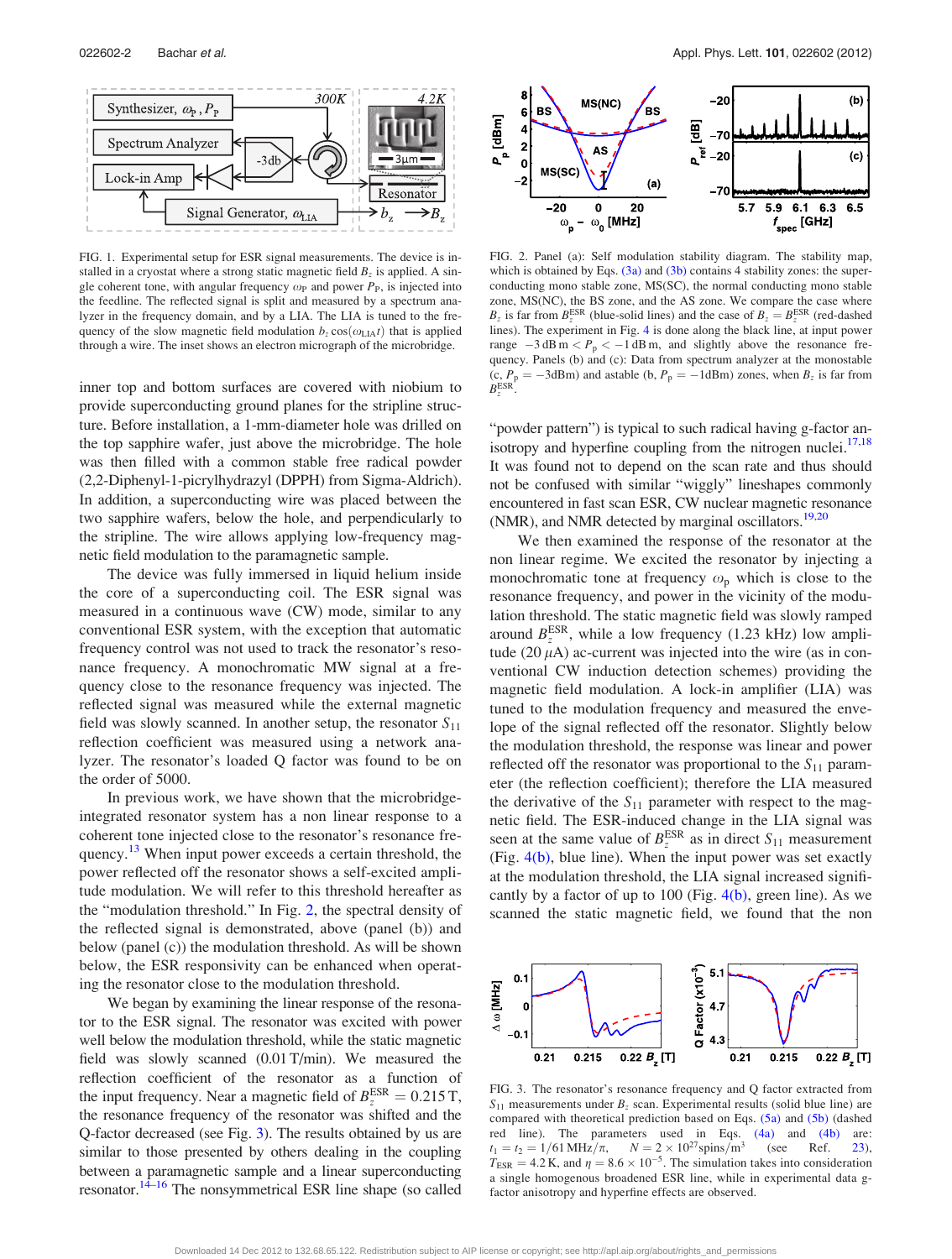<span id="page-3-0"></span>

FIG. 4. ESR spectrum obtained in the linear and non-linear regimes. (a) The signal reflected off the resonator, as a function of the static magnetic field and the input power, measured using a LIA at 1.23 kHz. The ESR spectrum can be obtained from the non-linear response readings (local maxima of the graph), and is compared to analytical results obtained from Eqs. [\(5a\)](#page-4-0) and [\(5b\)](#page-4-0) (dashed white line). The fitting parameters are  $H = 7 \mu W/K$  and  $T_c - T_0 = 70$  K. (b) Cuts from the two dotted lines which are marked in the colormap:  $-2.8$  dBm (solid-blue) and  $-2.2$  dBm (solid-green) input power, showing linear and non linear response, respectively. Note the discontinuity in the vertical axis, which was created in order to make visible the relatively small change in the linear regime.

linearity power threshold shifted; at  $B_z^{\text{ESR}}$  the power threshold increased by  $\sim$  1.2 dB relative to the case where the static field is far from the resonance value. Thus, by scanning over the  $P_p-B_z$  plane, and measuring the LIA signal we can obtain the ESR spectrum (see Fig.  $4(a)$ ).

To analyze the results, we consider an ESR sample placed near a current anti node in a stripline MW resonator embedded with a microbridge. An external static magnetic field tunes the Larmor frequency of the ESR sample close to the resonator's resonance frequency. The dynamics of the resonator in such a case can be captured by two coupled equations of motion. The full derivation is provided in Ref. [13.](#page-4-0) Below we describe them in brief.

The resonator is driven by a coherent tone  $a^{in}e^{-i\omega_p t}$ injected into the test port, which is weakly coupled to the resonator, where  $a^{in}$  is a constant amplitude and  $\omega_p$  is the drive angular frequency. The mode amplitude A can be written as  $A = \hat{A}e^{-i\omega_p t}$ , where  $\hat{A}(t)$  is a complex amplitude, which is assumed to vary slowly on the time scale of  $1/\omega_{p}$ . In this approximation, the equation of motion of A^ reads

$$
\frac{\mathrm{d}\hat{A}}{\mathrm{d}t} = [i(\omega_{\mathrm{p}} - \omega_{0}) - \gamma]\hat{A} - i\sqrt{2\gamma_{1}}a^{in} + c^{in}, \qquad (1)
$$

where  $\omega_0$  is the resonance frequency,  $\gamma = \gamma_1 + \gamma_2 + \gamma_3$ ,  $\gamma_1$  is the coupling constant between the resonator and the feedline, and  $\gamma_2 + \gamma_3$  is the damping rate of the mode, where  $\gamma_2$  denotes the dumping rate of the microbridge, and  $\gamma_3$  is the dumping rate of all other loss mechanisms. The resonator's  $Q$ -factor is defined as  $Q = \omega_0/\gamma$ . The term  $c^{in}$  represents a random-phase input noise with correlation function:  $\langle c^{in} \rangle = 0$  and  $\langle c^{in}(t)c^{in*}(t') \rangle = 2\gamma \frac{k_B T}{\hbar \omega_0} \delta(t-t')$ , for the case of thermal equilibrium at high temperature ( $k_B T \gg \hbar \omega_0$ ), where  $k_B$  is Boltzmann's constant.

We consider the case where non linearity is generated by a local hot-spot in the resonator, i.e., the microbridge. The microbridge is assumed to be sufficiently small, so that its temperature  $T$  may be considered homogeneous. The temperature of all other parts of the resonator is assumed be equal to that of the coolant  $T_0$ . The heat balance equation for the microbridge reads

$$
C\frac{\mathrm{d}T}{\mathrm{d}t} = -H(T - T_0) + 2\hbar\omega_{\mathrm{p}}\gamma_2|\hat{A}|^2,\tag{2}
$$

where  $C$  is the thermal heat capacity and  $H$  is the heat transfer coefficient.

The coupling mechanism between Eqs.  $(1)$  and  $(2)$  is based on the resonator parameters' dependence on the impedance of the microbridge, $2<sup>1</sup>$  which is dependent on its phase, i.e., superconductive (SC) vs. normal conductive (NC). We assume the simplest case, where the dependence is a step-function at the critical temperature  $T = T_c$ , namely  $\omega_0$ ,  $\gamma_2$  take values  $\omega_{0,s}$ ,  $\gamma_{2,s}$  for  $T < T_c$  and values  $\omega_{0,n}$ ,  $\gamma_{2,n}$ for  $T > T_C$ .<sup>[13](#page-4-0)</sup>

In general, the two coupled Eqs.  $(1)$  and  $(2)$ , have two attractor sets:<sup>[22](#page-4-0)</sup>  $\{\hat{A}_{\infty,s}, T_{\infty,s}\}$  (the "super attractor") and  $\{\hat{A}_{\infty,n}, T_{\infty,n}\}\$  (the "normal attractor"). When  $T < T_c$ , the system evolves toward the super attractor, whereas, when  $T > T_c$ it evolves toward the normal attractor. The stability of the super (normal) attractor is dependent on the relation  $T_{\infty,s} < T_c$  $(T_{\infty,n} > T_c)$ . Consequently, four stability zones can be identified in the plane of pump power  $P_p = \hbar \omega_p |a^{\text{in}}|^2$  vs. pump frequency  $\omega_{\rm p}$  (see Fig. [2\)](#page-2-0). In the monostable zones, either the SC phase or the NC phase is locally stable; in the bistable (BS) zones, both phases are locally stable. In the astable (AS) zone, on the other hand, none of the phases are locally stable, and the resonator oscillates between these two phases. As the two phases significantly differ in their reflection coefficients, the oscillations are translated into an amplitude modulation of the reflected pump tone. The borderlines between the four stability zones are given by:

$$
P_{\rm p} = \frac{H(T_c - T_0)}{4\gamma_1\gamma_{2,\rm s}} [(\omega_{\rm p} - \omega_{0,\rm s})^2 + \gamma_{\rm s}^2],\tag{3a}
$$

$$
P_{\rm p} = \frac{H(T_c - T_0)}{4\gamma_1\gamma_{2,\rm n}} [(\omega_{\rm p} - \omega_{0,\rm n})^2 + \gamma_{\rm n}^2].
$$
 (3b)

Equation (3a) determines the border line between the super conducting mono stable zone and the astable zone which is the modulation threshold. The experiments were done in the vicinity of this borderline (Fig.  $2(a)$ ).

We now consider an ESR sample under static external magnetic field  $\mathbf{B}_z = B_z \hat{z}$  and MW magnetic field  $\mathbf{B}_x = B_x \cos(\omega_p t)\hat{x}$ , such that  $B_x \ll B_z$ . Under such conditions, the susceptibility of the ESR sample is given by: $3,23$ 

$$
\chi' = -\frac{1}{2} \frac{(\omega_{\rm p} - \omega_{\rm l}) t_2^2}{1 + (\omega_{\rm p} - \omega_{\rm l})^2 t_2^2 + \gamma_{\rm ESR}^2 B_x^2 t_1 t_2} \omega_{\rm l} \chi_0,\tag{4a}
$$

$$
\chi'' = -\frac{1}{2} \frac{t_2}{1 + (\omega_p - \omega_1)^2 t_2^2 + \gamma_{ESR}^2 B_x^2 t_1 t_2} \omega_1 \chi_0, \tag{4b}
$$